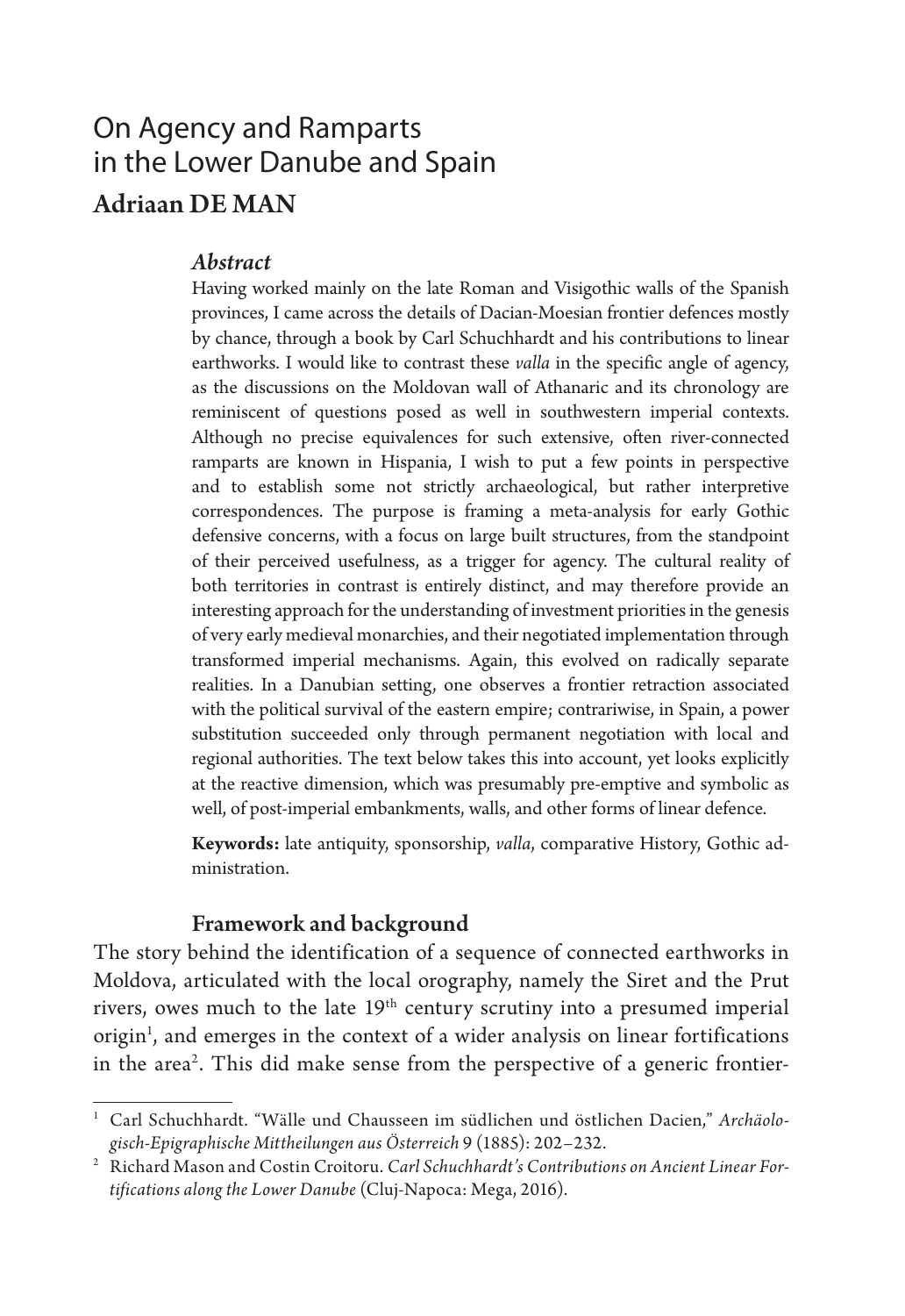# $6$  **PLURAL**  $\begin{matrix} 2 & 3 \\ 4 & 5 \end{matrix}$  Vol. 9, no. 1, supplement, 2021

based defence, hence an old and inappropriate Trajanian designation for this southern Bessarabian *vallum*. No fact actually supports the traditional ascription to Trajan's Dacian campaigns, but many of the large fortifications on the *limes Moesiae* are to be considered as part of later Roman military strategic options, as patently are the nearby Constantinian barriers defending Dacia<sup>3</sup>. The southern Moldovan *vallum* is however located on the opposite bank of the Prut, and does therefore not articulate well with the sections between the Prut and the Dniester, and more southwards, in the area of Constanța in modern Romania. Subsequent studies indeed led to a more detailed understanding of subsections, and, at least since Vulpe<sup>4</sup>, taking the structure as a so-called Athanaric's wall became a reasonable premise. In short, these embankments would constitute tangible proof of Ammianus Marcellinus on the 375-6 Hunnic assaults on Gothic territory (31.3.7): *Athanaricus, troubled by this unexpected attack and still more through fear of what might come, had walls built high, skirting the lands of the Taifali from the banks of the river Gerasus as far as the Danube, thinking that by this hastily but diligently constructed barrier his security and safety would*  b*e assured<sup>s</sup>.* If today's surviving text of Ammianus is to be taken literally, the expression *ad usque Danubium* would need to be understood as a vague direction, given that the physical structure itself ends on the Prut, as correctly pointed out by Tappe6 . Antoche and Tanasache assumed that, out of all the ramparts in the region, the only section that might correspond to the description is located between the village of Ploscuțeni, on the Siret, and that of Stoicani, on the Prut<sup>7</sup>. More recent observations<sup>8</sup> assist in tracing and refining precise locations of this *vallum*, but a reasonably cautious working hypothesis requires very broad chronological brackets.

<sup>3</sup> Eugen Teodor and Magdalena Ştefan. "Landscape archaeology along Limes Transalutanus." *Journal of Ancient History and Archaeology* 1, no. 3 (2014): 31-43.

<sup>4</sup> Radu Vulpe. *Le vallum de Moldavie Inférieure et le "mur" d'Athanaric* (Den Haag: Mouton & Co, 1957); Radu Vulpe. "Les valla de la Valachie, de la Basse-Moldavie et du Boudjak," in *Actes du IXe Congres international d'études sur les frontiers romains*, ed. D. M. Pippidi (Bucuresti / Köln: Editura Academiei / Bölau Verlag, 1974), 267-276.

<sup>5</sup> John Carew Rolfe. *Ammianus Marcellinus, History, Volume III, Books 27-31. Excerpta Valesiana, Loeb Classical Library 331* (Cambridge: Harvard University Press, 1939).

<sup>6</sup> Eric Ditmar Tappe. "Le Vallum de la Moldavie Inférieure et le Mur d'Athanaric. By R. Vulpe," *Slavonic and East European Review* 37 (1958): 314.

<sup>7</sup> Antoche, Constantin and Tanasache, Marcel."Le vallum (Troian) de la Moldavie centrale." *Etudes Roumaines et Aroumaines, Sociétés européennes* 8, (Paris & Bucarest, 1990).

<sup>8</sup> Richard Mason and Lucas Mason. "Unrecognized Remains of the Western Segment of the Ploscuţeni-Stoicani Vallum (Athanaric's Wall) East of Ploscuţeni (Vrancea County, Romania)," in *Ancient Linear Fortifications on the Lower Danube* (Cluj-Napoca: Mega, 2014): 27-40.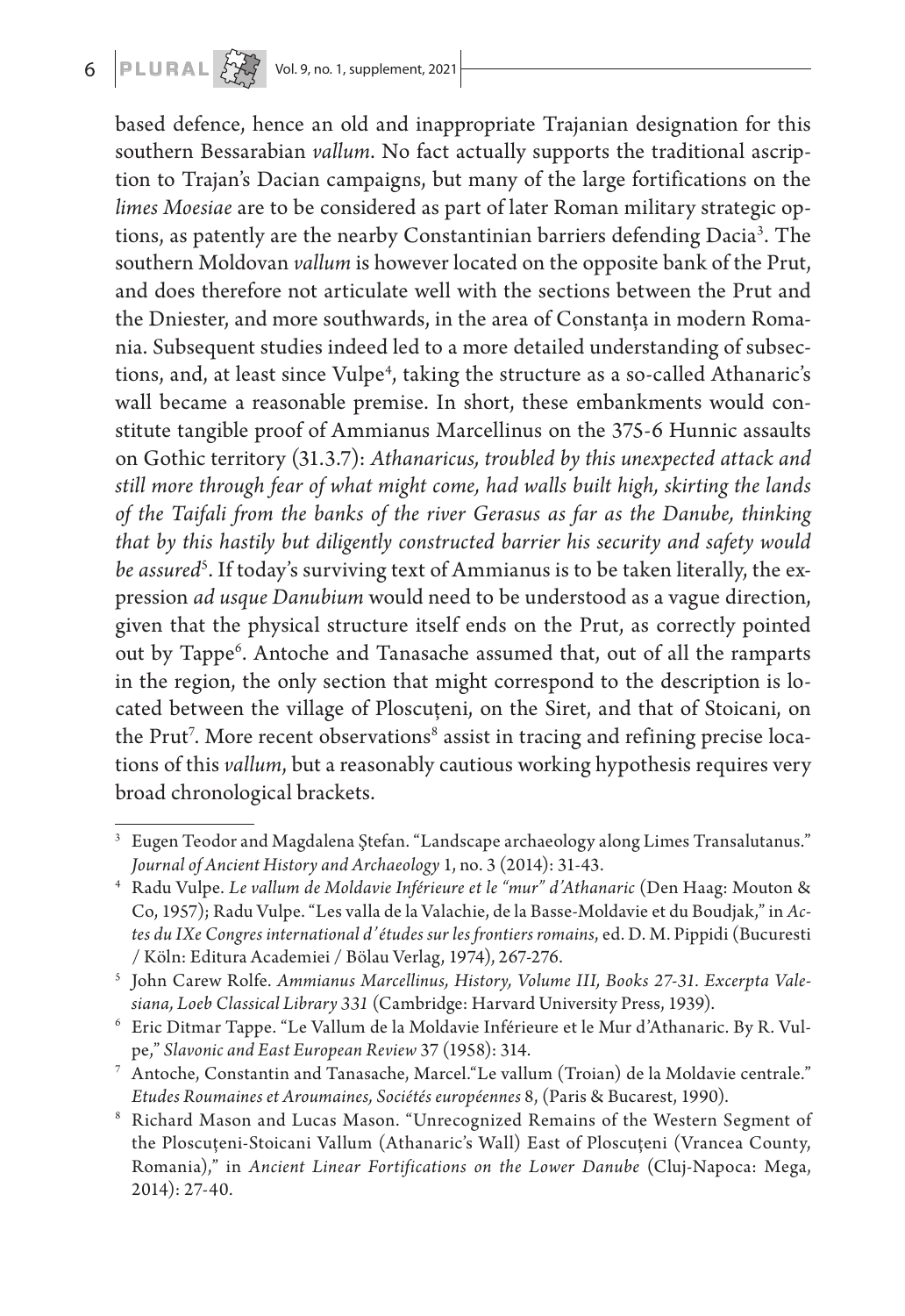This uncertainty on the dating of large defensive structures strongly resonates in radically different, albeit Roman geographies. Moesian security challenges, for instance, had little to do with those of Hispania, except for some general administrative resemblances. As a matter of fact, the first remark needs to face the inexistence of broad-spectrum military strategies in the Roman world, and a mosaic of regional solutions had always been the norm instead. This goes against some older literature that looks at the Roman empire in a sort of equivalence to modern militaries, following an alleged grand strategy (Luttwak is a fine example<sup>9</sup>) which is both anachronistic and would have been technically unreasonable and unmanageable anyway. Another not very recent but convenient source on the defences of Dacia<sup>10</sup> illustrates the interlaced nature of landscape and threats of Pannonian, Dacian and Moesian military integrations in full. They are only vaguely evocative of the mainly regional and low density operations encountered in Hispania, where initial Vandal and Suevic engagements were manipulated, and sometimes directly supported, by quite consistent legionary expeditions. These, and in later years also Gothic campaigns were conditioned not only by distance and topography, but fundamentally by the strength of social cohesiveness connected to regional landownership<sup>11</sup>, which greatly determined the degree of need for additional investment in physical defences. The second notion is that of continuities, abandonments, and reuses of both concepts and structures during late antiquity, even when literary summaries may indicate very abrupt shifts. One such source is the  $7<sup>th</sup>$  century interpretation of Isidore of Seville, according to whom Athanaric founded his kingdom in faraway Dacia (Hist. Goth. 6: [the Hispanic, not the AD] *Aera CDVII, anno V imperii Valentis*; i.e. 369), later to prosper on the Spanish territories. This link between both extremes of the Roman world is certainly debatable, and nothing in the primitive Gothic monarchies, be it in Spain or in Dacia, prompted modular transformations in defensive architecture. In practice, each monumental defence evolved according to local factors, often merely topographic in nature, which invalidates any pretension of rigid systematization. A regionalization in policing and defence based on episcopal and comital irregular forces becomes quite well perceptible in transitions between the house of Constantine and the reality transpiring in the later Visigothic law codes (e.g. Lex Wisig. 9.2.6- 8). This is a rather complex evolution that entails much intricacy and deserves

<sup>9</sup> Edward Luttwak. *The grand strategy of the Roman Empire: from the first century CE to the third* (Baltimore: Johns Hopkins University Press, 1976).

<sup>10</sup> Nicolae Gudea, "The Defensive System of Roman Dacia." *Britannia* 10 (1979): 63-87.

<sup>11</sup> Adriaan De Man. "The *locus* in the context of late antique Spain." *Journal of Ancient History and Archaeology* 7, no. 4 (2020): 52-57.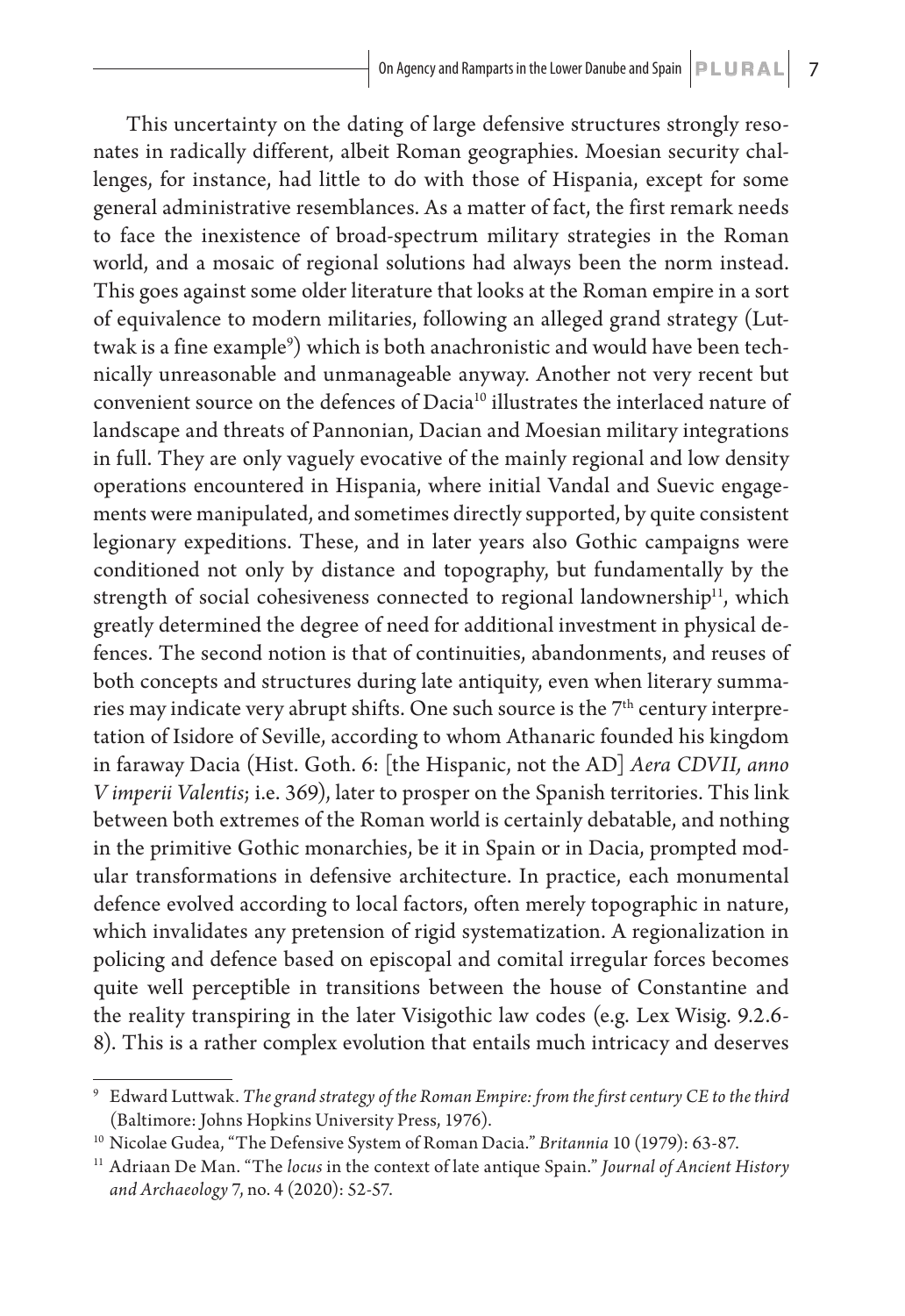more detailed discussions, but for the purpose of this paper it bears a question on the promotion of large, costly investments such as defensive structures. Two Hispanic examples may serve as food for thought in this comparative perspective, as they too suffer from later historical contaminations, in a similar way to that of the term Trojan, which has acquired a wealth of toponymical and legendary survivals in the Moldovan region $12$ .

The first and probably the most illustrative of such examples is the Cava de Viriato in Viseu, the Roman city of Vissaium, then the Visigothic bishopric of Beseo, and later a regional frontier strongpoint between Christians and Muslims. A large defensive rampart, at the outskirts of the city itself, was built at an undetermined point in time, and configures an extensive *vallum* that nowadays reaches more than 4m in height, with a 4m deep, 7 to 8m wide ditch. Traditionally considered from the Roman period, in the 17<sup>th</sup> century it acquired a fabled connection with the Lusitanian chieftain Viriatus, who led a rebellion against Roman administration, and ultimately became a nationalistic figure the likes of Vercingetorix, Ambiorix, or Boudica. Ever since, the discussion has attracted plenty of attention, and provided inconclusive options between the Roman republican and the medieval periods (a short selection includes Girão<sup>13</sup>, Mantas<sup>14</sup>, Vaz<sup>15</sup>, Alarcão<sup>16</sup>, and Catarino<sup>17</sup>). One main issue is that, despite several excavations along different parts of the *vallum*, no datable material was retrieved, apart from a few fragments of scattered coarse ware, and a hydraulic connection that would have allowed for regulating the water level. A recent text insists on the possibility of a medieval "failed city", purportedly initiated, then quickly abandoned<sup>18</sup>, yet the proportions and es-

<sup>12</sup> Costin Croitoru. "The "Trojan" in the Romanian Oral Tradition." *Ancient Linear Fortifications on the Lower Danube* (Cluj-Napoca: Mega, 2014): 99-110.

<sup>13</sup> Amorim Girão. "Cava de Viriato. Novos elementos para a sua interpretação." *Beira Alta* III, 1 (1944): 69-75.

<sup>14</sup> Vasco Mantas. "Indícios de Campo Romano na Cava de Viriato?." *Al-Madan* II,12 (2003): 40-42.

<sup>15</sup> Joao Ines Vaz. "A Cava de Viriato num documento do século XVII." *Conimbriga* 45 (2006): 199-209.

<sup>16</sup> Jorge Alarcão. "Notas de arqueologia, epigrafia e toponímia IV," *Revista Portuguesa de Arqueologia* 9, no. 1 (2006): 131-147.

<sup>&</sup>lt;sup>17</sup> Helena Catarino. "A Marca inferior em Portugal na época de Almansor: hipóteses de trabalho e os exemplos de Viseu e Coimbra." in *La Península Ibérica al filo del año 1000. Congreso Internacional Almanzor y su época*, ed. José Luis del Pino García (Córdoba: Fundación Prasa, 2008): 123-146.

<sup>18</sup> Manuel Real and Catarina Tente. "A Cava de Viriato – novos dados e interpretações." *Do Império ao Reino. Viseu e o território entre os séculos IV a XII*, ed. Catarina Tente Viseu: Câmara Municipal, 2018): 121-129.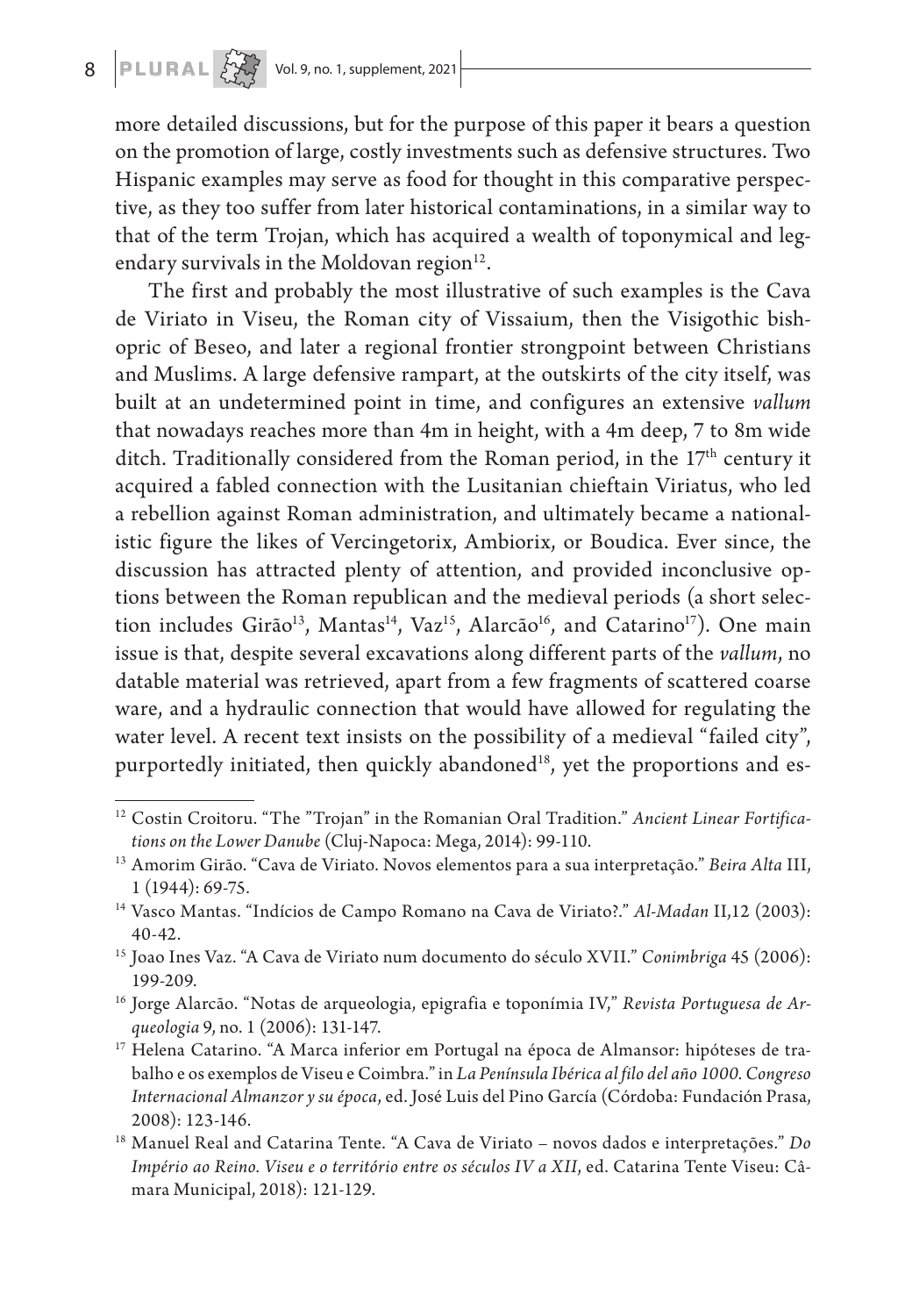pecially the measurements of the fortification correspond exactly to Roman units: its thickness of 35m is 1 actus or 120 feet, while the internal diameter is 706m, meaning 20 actus or 2400 feet, and the exterior perimeter is 2960m, or about 2 Roman miles. This is a clear procedure in centuriations and other land surveys, visible in parcels such as the *iugerum* and the *centuria quadrata*. These metric observations were published in a short, important paper<sup>19</sup> that concludes not necessarily for the Roman nature of the *vallum*, as the same traditions might have persisted throughout slightly later times.

Far from the Danubian and Rhenanian frontiers, and their specific threats, Visigothic walls in Spain, usually with but sometimes without *vallum*, have been looked upon as essentially urban in nature, and it is true that a number of such defences were not merely late imperial reconversions, but new building programs under indirect (e.g. at Merida) or direct (as in Recopolis) royal authority. The former example is an interesting case of reconversion and rebuilding by order of the Visigothic governor Salla, in conjunction with the local bishop, while the latter is an ex novo creation, within an ample scenario of kingly investment, namely in early medieval central Iberia<sup>20</sup>. External pressure being caused not by invading Huns, but limited to more or less occasional initiatives from the continental side, early medieval non-urban, territorial fortifications were installed or rehabilitated mainly in Tarraconensis, along the passages through the Pyrenees (e.g. hilltops sites and full *clausura* systems such as Puig Rom, Les Cluses, Sant Vicenç d'Enclar, among others<sup>21</sup>). The other major territorial opposition consisted of a short-lived but considerably robust Justinianian expansion into the south-eastern regions. There are some markers of fortification efforts there, yet mainly in a strategy of a *limes* control, based not on linear defences but on border cities and their territories. The main difference with the mountain *clausurae* was conceivably geomorphic, associated with a perspective of low-scale military engagements, which indeed ended up being the case for a few decades: "Byzantine" coastal cities were only nominally considered as such, because of the mercenaries stationed there by the empire, and the corresponding Greek military administration. Regardless, the Pyrenaic *clausura* lines were not exclusively mountain gorge closures, as was

<sup>19</sup> Rodrigo Banha Silva. "De Volta à "Cava de Viriato" (Viseu)." *Al-Madan* II, 17 (2012): 163-164.

<sup>&</sup>lt;sup>20</sup> Lauro Olmo Enciso. "The Materiality of Complex Landscapes: central Iberia during 6th-8th centuries A.D." *New Directions in Early Medieval European Archaeology: Spain and Italy Compared. Essays for Riccardo Francovich*, ed. Sauro Gelichi and Richard Hodges (Turnhout: Brill, 2015): 15-42.

<sup>21</sup> Cristina Godoy Fernández. "Archaeology in the eastern part of the Tarraconensis province in the times of the Visigothic kings," *Catalan Historical Review* 13 (2020): 9-25.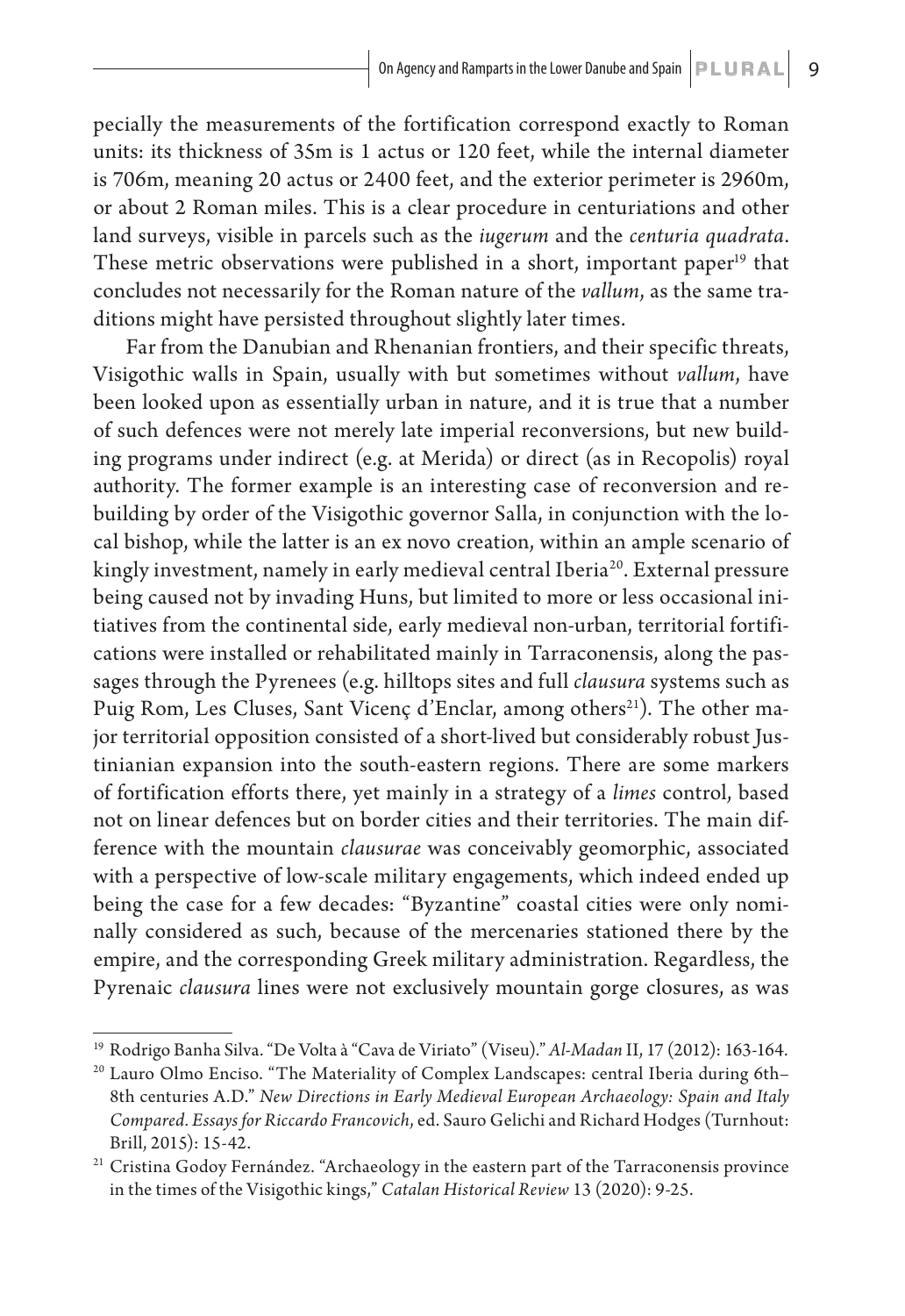the case in the neighbouring Alps and Atlas realities, but composed of linear stone walls built as well in the lowlands that provided access to the mountains, a reality recognized for a long time now<sup>22</sup>.

## Agency and its effects

In this handful of cases, it is agency, more than technology, that may be compared with Athanaric's wall. In other words, the material outcomes of Gothic authority and patronage regarding defensive investment is reactive, and builds on a precise territory, with its own imperial pre-existences, traditions, and perceived threats. Agency here needs to revolve around the relationships between individuals (Visigothic kings, governors, and so forth) and structures (not only tangible but especially social ones), in the sense that the latter condition the former through situational perceptions and beliefs, thus limiting the variety of practical choices. In short, social construction as much as any physical one would have prompted specific action and response by Gothic leadership, and it is not sufficient to enunciate Hunnic or Roman military positions on a map, especially as these would also have to be seen in the light of agency theory. Some good early syntheses on this academic approach can be found in Dobres and  $Robb<sup>23</sup>$  or Dornan<sup>24</sup>, together with the most recent revival of academic discussions around agency, on criticism of New Materialism<sup>25</sup>, on post-processual non-human, or object-based agency<sup>26</sup>, or on the connections between agency and digital archaeology<sup>27</sup>. The interpretation given to agency in this paper is a straightforward classical one, perhaps largely back to the simple centrality of Bourdieu's *habitus*, that is to say, to the unconscious constraint of the agent by his social structures. In other words, the promoter of a defensive structure in Spain or Dacia acts according to his "known knowns" only, and is motivated by a system that presents him with what he reasonably perceives as a limited set of choices. The inherent limitations in archaeological interpretations, such as the ones on Visigothic rampart building, require the combination of some

<sup>22</sup> Alberto Balil, "La defensa de Hispania en el Bajo Imperio." *Zephyrus* 11 (1960): 179-197.

<sup>23</sup> Marcia-Ann Dobres and John Robb, *Agency in Archaeology* (London: Routledge, 2000).

<sup>24</sup> Jennifer Dornan, "Agency and Archaeology: Past, Present, and Future Directions." *Journal of Archaeological Method and Theory* 9, no 4 (2002): 303-329.

<sup>&</sup>lt;sup>25</sup> Artur Ribeiro. "Archaeology and the New Metaphysical Dogmas: Comments on Ontologies and Reality." *Forum Kritische Archäologie* 8 (2019): 25–38.

<sup>26</sup> Astrid van Oyen, "Material Agency." *The Encyclopaedia of Archaeological Sciences*, ed. Sandra López-Varela and Julian Thomas (Chichester: Wiley Blackwell, 2018), 1-5.

<sup>27</sup> Lorna-Jane Richardson and Simon Lindgren. "Online tribes and digital authority: what can social theory bring to digital archaeology?" *Open Archaeology* 3, no. 1 (2017): 139-148.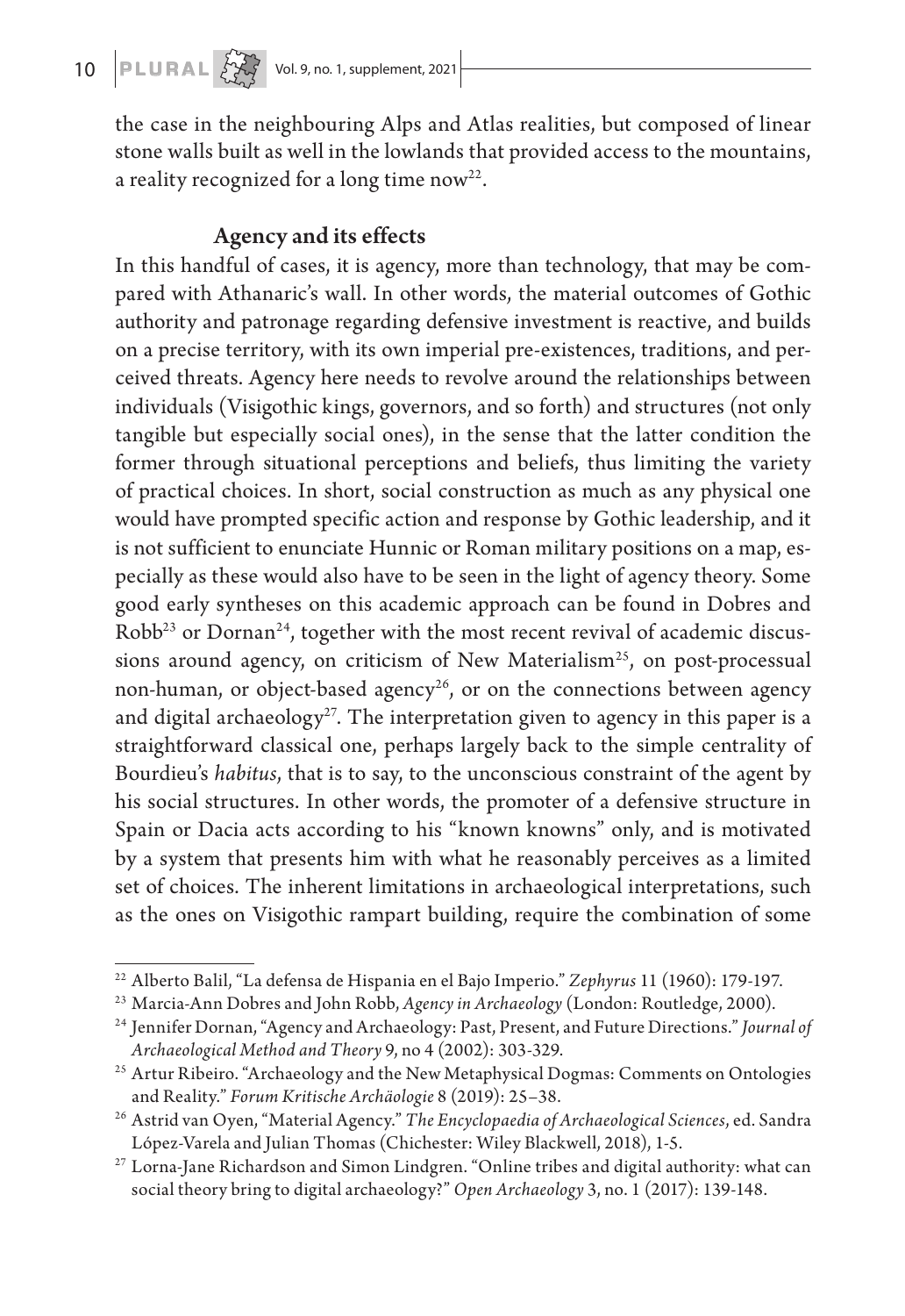by now conventional references on social groups<sup>28</sup> and on singular intentionality within cultural contexts, or "micro-processes"<sup>29</sup>, making it so that the individual is more than a mere passive product of his circumstances, and rather acts according to different levels of acquired norms within a collective whole. This becomes clear when certain of these levels do not align between interpretations on Athanaric and other Goths, and their relationship with Romans, in Ammianus Marcellinus, Cassiodorus, or Jordanes<sup>30</sup>, not all due to literary specificities or access to factual sources. On the other hand, a seemingly unambiguous effect such as defensive construction in the wake of a Hunnic attack is most probably not a linear equation either, as it calls for not only a variety of unknowns, but above all for the proper understanding of the agent (both individual and collective) and his sociological boundaries.

This presents natural relationships with the material effects of Gothic agency, i.e. the investment in large public works such as permanent walls and *valla*. Whereas extensive linear retractions from the later eastern empire, such as the Anastasian Long Wall, functioned appropriately on occasion, in a certain sense they may be seen, in this geography, as a prelude to what has been called the Great Age of Walls $31$ , not to mention the fact that they follow a pattern which is quite common in other Roman frontier realities. As it happens, there was furthermore little appetite for structural disruption in late antiquity. The Gothic monarchies did retain many of the existing legal obligations, namely the *munera* system that had been wittingly put into practice for the construction of defensive walls (e. g. C. Th. 15.1.49, from the year 412, according to which all, no matter their condition, were forced to work for these rampart building programs). This is in full alignment with the several Theodosian regulations forcing citizens to participate in the fortification works, under imperial supervision, following less universal public requirements about the need to work on the appropriately called *munera sordida*, already since the mid- $3<sup>rd</sup>$  century<sup>32</sup>. Still in Gothic Spain, where no massive linear defences are traceable, the continued tradition of putting local populations to

<sup>28</sup> Michael Shanks and Christopher Tilley, *Re-constructing Archaeology: Theory and Practice* (London: Routledge, 1987).

<sup>29</sup> Ian Hodder, "Agency and individuals in long-term processes." *Agency in Archaeology*, ed. Marcia-Ann Dobres and John Robb, London: Routledge, 2000): 21-33.

<sup>30</sup> Arne Søby Christensen. *Cassiodorus, Jordanes and the History of the Goths: Studies in a Migration Myth* (Copenhagen: Museum Tusculanum Press, 2002).

<sup>31</sup> David Frye. *Walls: A History of Civilization in Blood and Brick* (New York: Scribner, 2018).

<sup>32</sup> Adriaan De Man. *Defesas Urbanas Tardias na Lusitânia. Studia Lusitana 6* (Mérida: Museo Nacional de Arte Romano, 2011).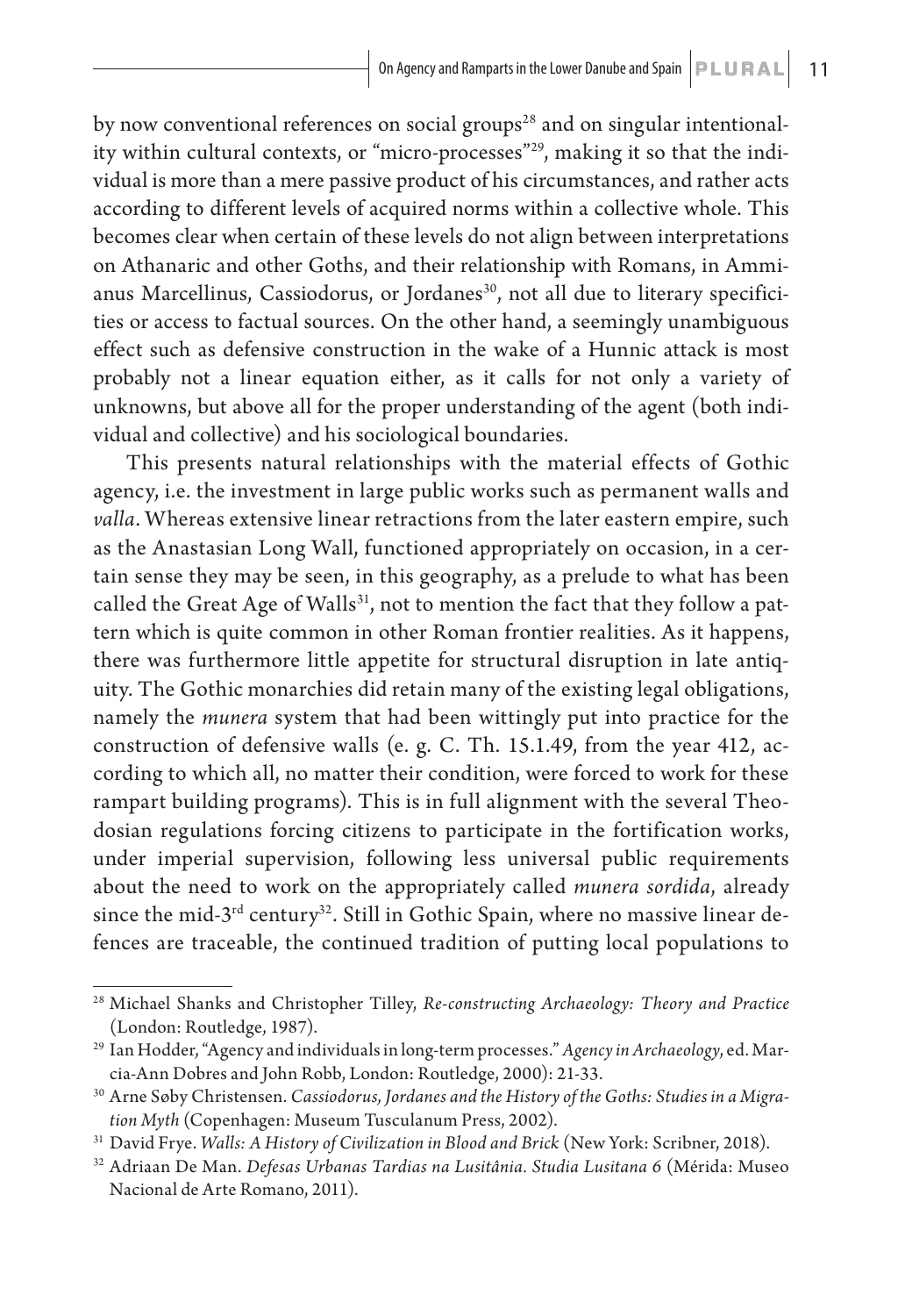work on city walls and other public infrastructures is very noticeable, as, for instance, was the case under Swinthila (Hist. Goth. 63). In addition to this specifically Spanish reference by Isidore, the practice is clearly ubiquitous and deep-rooted, given the straightforward directives by Cassiodorus on the mandatory civilian participation in the digging of ditches and the building of fortifications; it is worthwhile remarking that both his father and himself had a direct notion of the Hunnic reality. Now, Athanaric the Visigoth's authority was not that of the later kings of Gothic Spain, and of Cassiodorus and Theodoric the Great, and he certainly does never appear as a king in Jordanes and Ammianus Marcellinus<sup>33</sup>, but rather as a "judge" of the Goths and, towards the end of his power, acting as a *reiks* of a reduced group or clan, before dying in Constantinople in a very diminished position.

The idea of a kingly *conditor* is to some degree present in the action of all Gothic rulers, in a clear attempt of association with forms of imperial authority. Until the mid-6th century at least, there is massive descriptive, albeit often anecdotic evidence on Gothic kings acting as if they were not equivalent to an emperor, but rather to high-ranking Roman governors, including through cultural, visual, and leisure practices that seem to differ little from those of great imperial noblemen<sup>34</sup>, and included the corresponding military obligations in equally similar formats. For Spain, John of Biclar<sup>35</sup> refers defensive building programs precisely under Leovigild, including massive Visigothic fortified lines against the Sueves and the indigenous populations of the northwest. These do not actually configure continuously linear structures, yet instead an articulated control over sequential hilltops and roads. At this point in time, the mid- $6<sup>th</sup>$  century that is, agency and sponsorship are clearly centralized on the figure of the king. During the preceding hundred years, there is a case to be made for the defensive investment by imperial contingents, at least until the last attempts to secure some sort of military relevance in the Spanish provinces, which coincide with a final unsuccessful offensive under Majorian in 460. In the Dacian situation, a much earlier *foedus* with the Tervingi had led to a very temporary degree of normalcy that ultimately ended with the last campaigns of Valens, and then the Hunnic expansion. Archaeological evidence points at occasional late garrison maintenances and at

<sup>&</sup>lt;sup>33</sup> Herwig Wolfram. "Athanaric the Visigoth: monarchy or judgeship. A study in comparative history," *Journal of Medieval History* 1 (1975): 259-278.

<sup>34</sup> P. S. Barnwell, *Emperor, Prefects & Kings: The Roman West, 395-565* (Chapel Hill: University of North Carolina Press, 1992).

<sup>35</sup> Joan Rowe Ferry. *John of Biclar and his "Chronicle" (Spain)* (Houston: Rice University, 1990).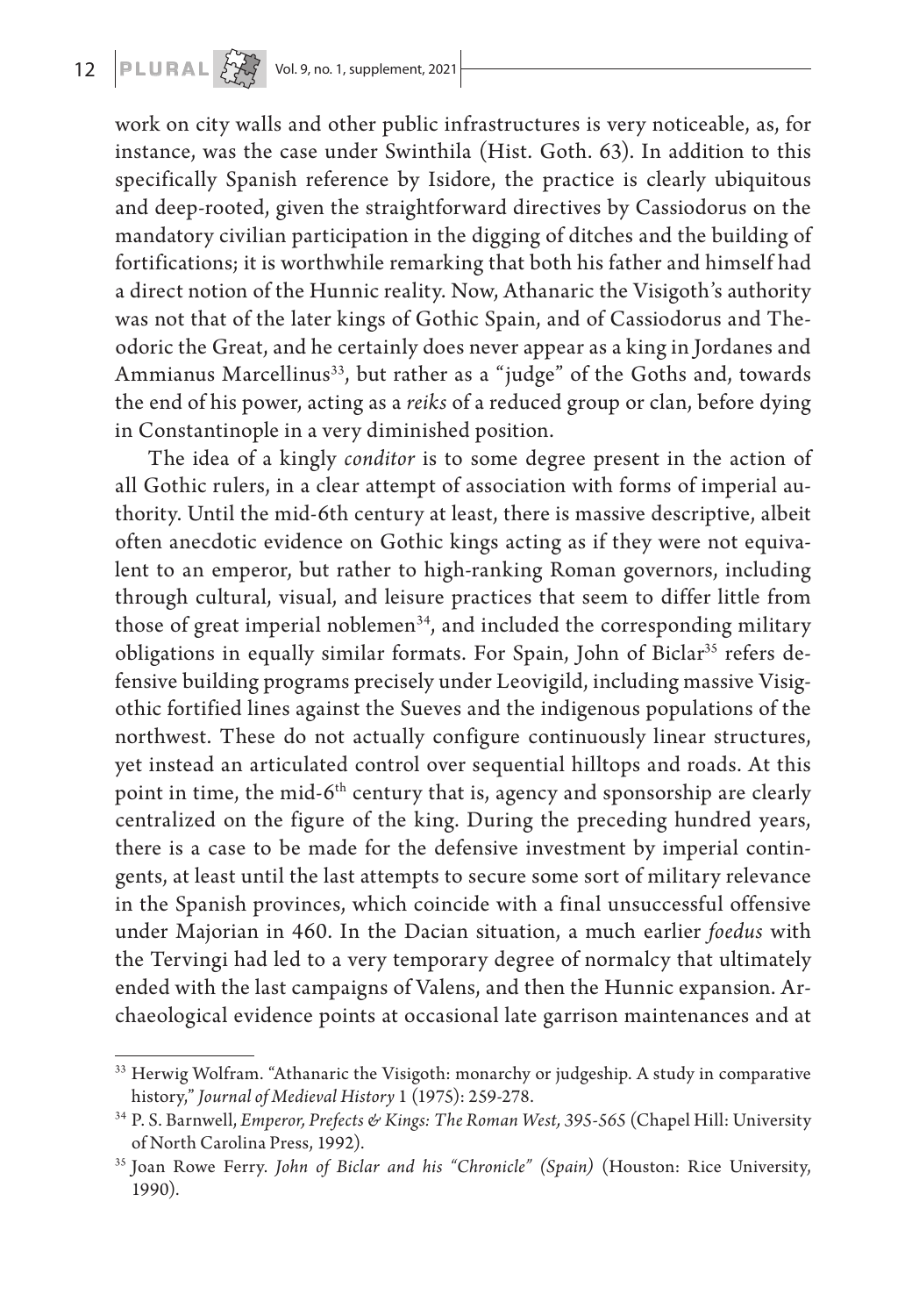least partial reoccupation of a few rebuilt forts<sup>36</sup>, and there is sporadic late  $4<sup>th</sup>$ and early  $5<sup>th</sup>$  centuries coin circulation in the region<sup>37</sup>, but it is not even clear who in fact were the agents here, and it is safe to state that the empire had definitely retracted.

In both realities, post-Constantinian investment would point towards Gothic chronologies, but also the Theodosian order was very concerned with imperial defences, not only in strict pragmatic terms, yet in an expression of dynastic affirmation as well<sup>38</sup>. In the Spanish case, this meant a continued support on large fortified cities and their territories, on which the Visigoths largely constructed an unstable network of loyalties. The monarchy, especially since Leovigild's reign, would maintain a clear distinction between *duces* and *rectores provinciae*, in an almost linear extension of the Roman system<sup>39</sup>. Indeed, imperial norms of the second half of the  $4<sup>th</sup>$  century (e.g. C. Th. 15.1.15) or 15.1.35) had made ample reference to the duties of said *rectores*, or civilian governors, invariably on matters of (defensive) construction and maintenance. On its turn, the *teloneum episcopi<sup>40</sup>*, as a tax levied by the bishop, overlapping the late imperial annonary circuits, reveals a recalibration of local powers stemming from the weakening of central power, correlated with the emergence of regional defence structures. The recurrent Visigothic incapacity in organizing a cohesive security policy in fact led very steadily to a decentralization in terms of security, in personal, casuistic formats that ensured power *in precarium*, that is on the basis of permanent nominal revocation<sup>41</sup>. It is clear that the recurrent security outcomes consisted of random actions by local Visigothic *comites*, and financial negotiation with local ecclesiastic actors. In stark contrast to this picture, no such compromise occurred in Dacia after the evacuation under Aurelian, and contrary to the bordering Ostrogothic organi-

<sup>&</sup>lt;sup>36</sup> Andrew Poulter. "The Lower Danubian frontier in Late Antiquity: evolution and dramatic change in the frontier zone, c. 296-600." *Zwischen Region und Reich: Das Gebiet der oberen Donau im Imperium Romanum* (Berlin: Frank & Timme, 2010), 11-42.

<sup>37</sup> Delia Moisil. "The Danube Limes and the Barbaricum (294-498 A.D.). A Study in Coin Circulation." *Histoire & Mesure* XVII, 3/4 (2002): 79-120.

<sup>38</sup> Sarah Bassett. *The urban image of late antique Constantinople* (Cambridge: University Press, 2004).

<sup>39</sup> Gregorio García Herrero. "La reordenación conceptual del territorio en la "Historia Wambae" de Julián de Toledo." *Alebus* 6 (1996): 95-112.

<sup>&</sup>lt;sup>40</sup> Kaiser Reinhold. "Teloneum Episcopi: Du tonlieu royal au tonlieu épiscopal dans les civitates de la Gaule (VIe–XIIe siècle)." *Histoire Comparée de l'Administration, Beihefte der Francia 9*, ed. Werner Paravicini and Karl Ferdinand Werner (München / Zürich: Artemis, 1980): 469-485.

<sup>41</sup> Stanley Payne. *A History of Spain and Portugal, volume 1* (Madison: University of Wisconsin Press, 1973).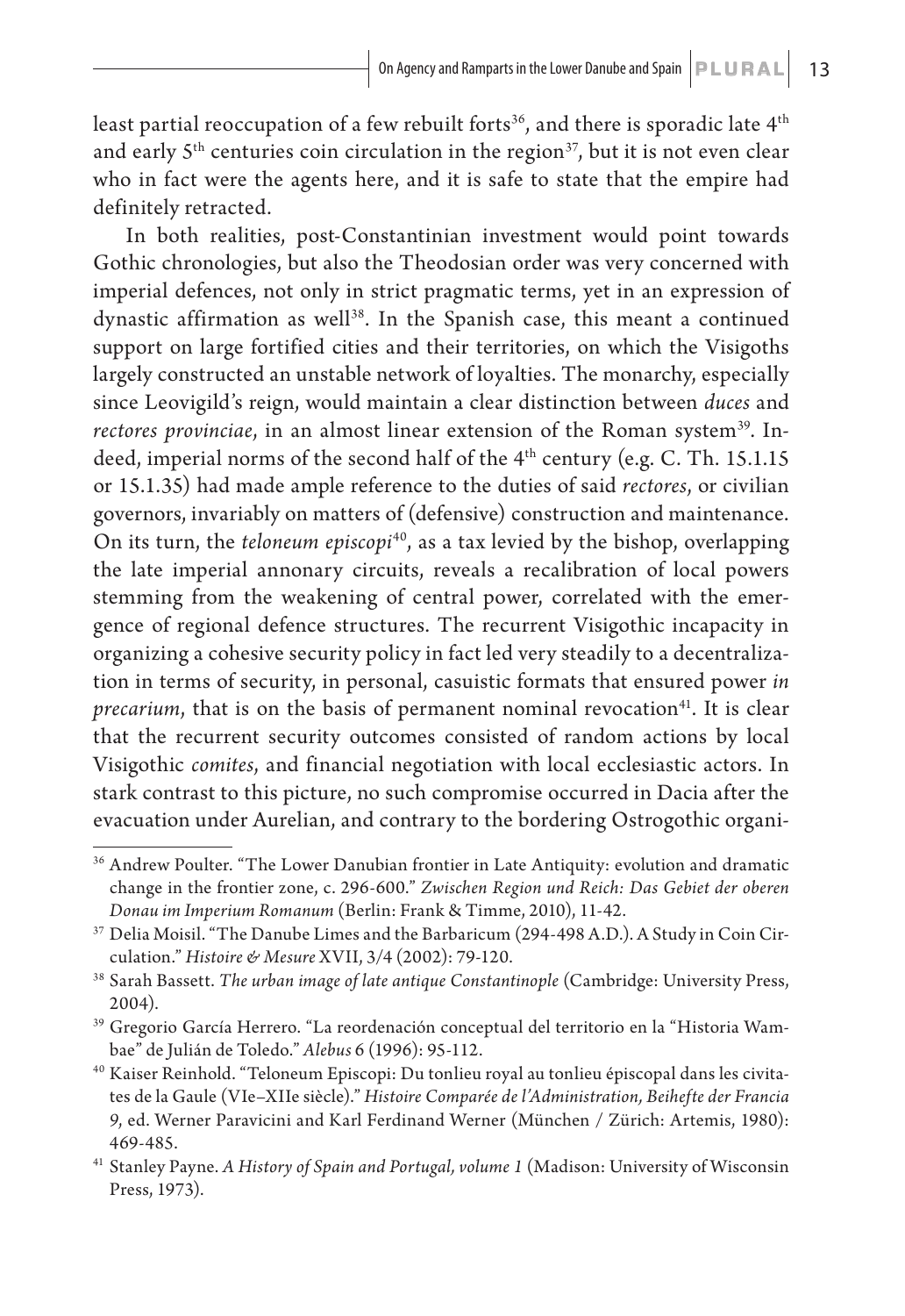zation under Ermanaric, the Visigoths occupied the Dacian lands as tribes led by chieftains, vaguely and occasionally represented by a *iudex*42, as mentioned above in the case of Athanaric. Only the later proper kingly authority of Alaric would ensure a dynastic structure, tending towards more western regions.

# Final remarks

Although the main chronological indicator for Athanaric's wall does make literary sense on a timeline within generic Gothic brackets, a more conclusive dating might clarify not only the structure itself, but also its articulation with other linear structures such as the so-called Greuthungian wall and other linear earthen fortifications in the areas of modern Moldova and Romania. This paper does not provide a systematization, but it hints at the similar technological and archaeological difficulties that hinder a clear ascription to a moment in time, and to an individual agent. In the case of kingly appropriation of imperial symbols, fiscal, legal and technological solutions, agency becomes a textbook example of context defining social behaviour and daily practice. Yet even for better known linear monuments, such as Hadrian's Wall and its *vallum*, the promotor's beliefs are not fully understood<sup>43</sup>, and one may describe very well the existing evidence, but not the significance it originally had to the Roman army, apart from self-explanatory historiographic considerations such as defence or territorial control. If the majority of linear fortifications on the Dacian frontier represent exactly the edges of the empire<sup>44</sup>, and some may have even served as a territorial marker only<sup>45</sup>, the suggestion of post- or paraimperial origins for many large defensive works is not unreasonable. An objective look at pre-modern linear barriers concludes for a clear Gothic effort put into permanent earthworks<sup>46</sup>, apart from the temporary ones (e.g. the massive structures Aetius and Theodoric hastily set up in Gaul against Attila (Jord. 37.194), and naturally the plethora of earth-and-palisade perimeters of small settlements, such as hillforts and villages, which are not directly relevant to the present text, although they might include a *vallum* as well. On the other

<sup>&</sup>lt;sup>42</sup> Jerzy Strzelczyk. "Visigothic Society of the 4<sup>th</sup> century in the Light of the Passion of Saint Saba the Goth." *Eos* 68 (2013): 367-386.

<sup>43</sup> D.J. Breeze, "The Vallum of Hadran's Wall." *Archaeologia Aeliana 5th series* 44 (2015): 1-29.

<sup>44</sup> Horațiu Cociș. "Linear Fortifications on the North–Western Frontier of Dacia Porolissensis. An Overview." *Orbis Romanus and Barbaricum*, ed. Vitalie Bârcă (Cluj-Napoca: Mega, 2016): 41-54.

<sup>45</sup> J. J. Wilkes. "The Roman Danube: An Archaeological Survey," *Journal of Roman Studies* 95 (2005): 124–225.

<sup>46</sup> Peter Spring, *Great Walls & Linear Barriers* (Barnsley: Pen & Sword Books, 2015).